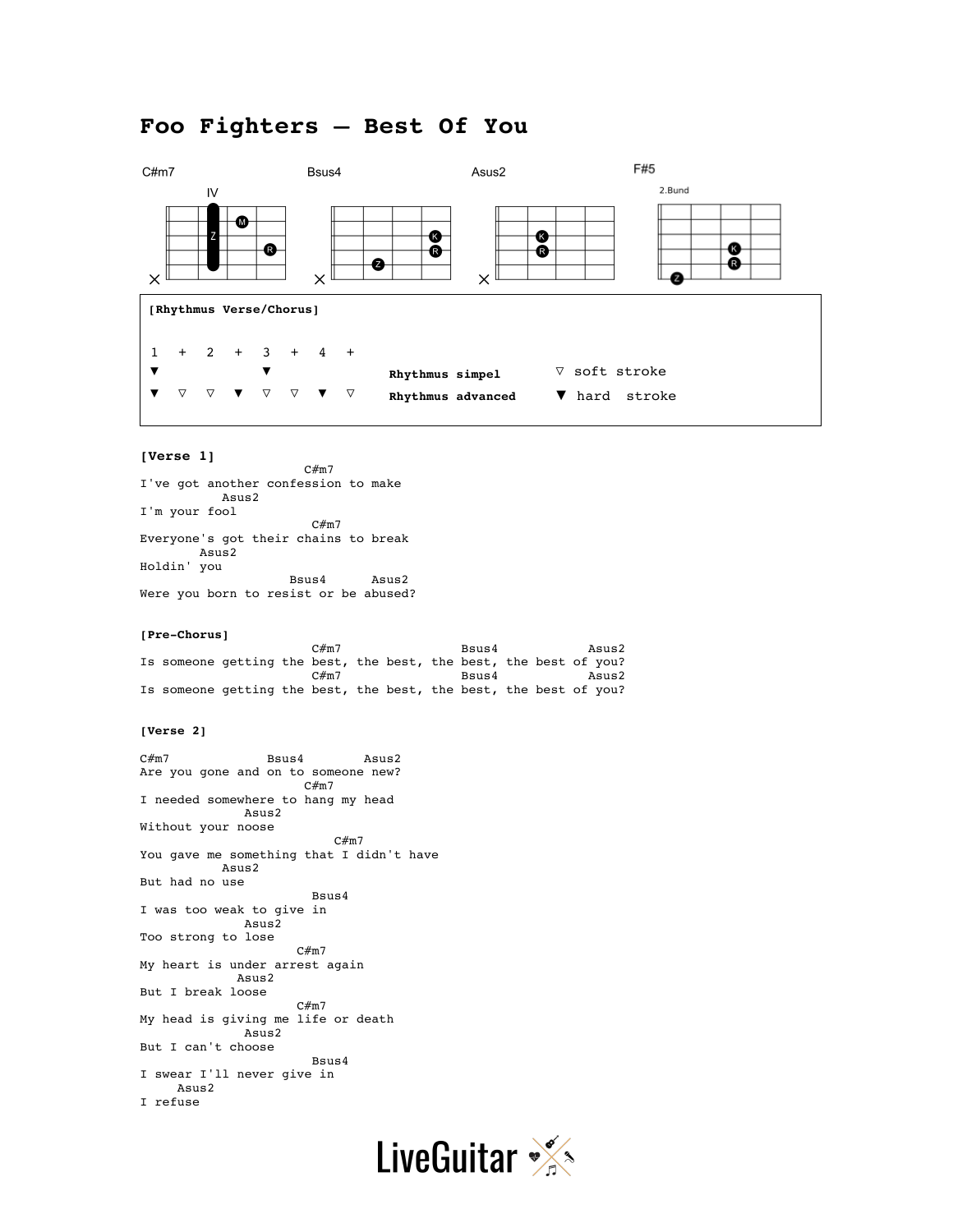**[Pre-Chorus]**  $C\#m7$  Bsus4  $\qquad \qquad$  Asus2 Is someone getting the best, the best, the best, the best of you?  $C\#m7$  Bsus4  $B\subset\mathbb{R}^2$  Bsus4  $B\subset\mathbb{R}^2$ Is someone getting the best, the best, the best, the best of you?

## **[Chorus]**

 C#m7 Has someone taken your faith? Bsus4 Its real, the pain you feel Asus2 You trust, you must  $F#5$ Confess  $C\#m7$  B B Asus2 Is someone getting the best, the best, the best, the best of you? C#m Asus2 C#m Asus2 Oh...

#### **[Interlude]**

Bsus4 Asus2 Bsus4 Asus2 Oh... Oh... Oh... Oh...

## **[Chorus]**

 $C#m7$ Has someone taken your faith? Bsus4 Its real, the pain you feel Asus2 The life, the love F#5 You die to heal C#m7 The hope that starts Bsus4 The broken hearts Asus2 You trust, you must (F#5) Confess

#### **[Pre-Chorus]**

 $C\#m7$  Bsus4 Bsus4 Asus2 (F#5) Is someone getting the best, the best, the best, the best of you?<br>C#m7 Bsus4 Bsus4 Asus2 (F#5)  $C\#m$ 7 B $\texttt{S} \cup \texttt{S} \cup \texttt{S} \cup \texttt{S} \cup \texttt{S} \cup \texttt{S} \cup \texttt{S} \cup \texttt{S} \cup \texttt{S} \cup \texttt{S} \cup \texttt{S} \cup \texttt{S} \cup \texttt{S} \cup \texttt{S} \cup \texttt{S} \cup \texttt{S} \cup \texttt{S} \cup \texttt{S} \cup \texttt{S} \cup \texttt{S} \cup \texttt{S} \cup \texttt{S} \cup \texttt{S} \cup \texttt{S} \cup \texttt{S} \cup \texttt{S} \cup \texttt$ Is someone getting the best, the best, the best, the best of you?

#### **[Verse 3]**

 $C#m7$ I've got another confession my friend Asus2 I'm no fool C#m7 I'm getting tired of starting again Asus2 Somewhere new Bsus4 Asus2 Were you born to resist or be abused? Bsus4 I swear I'll never give in Asus2 I refuse